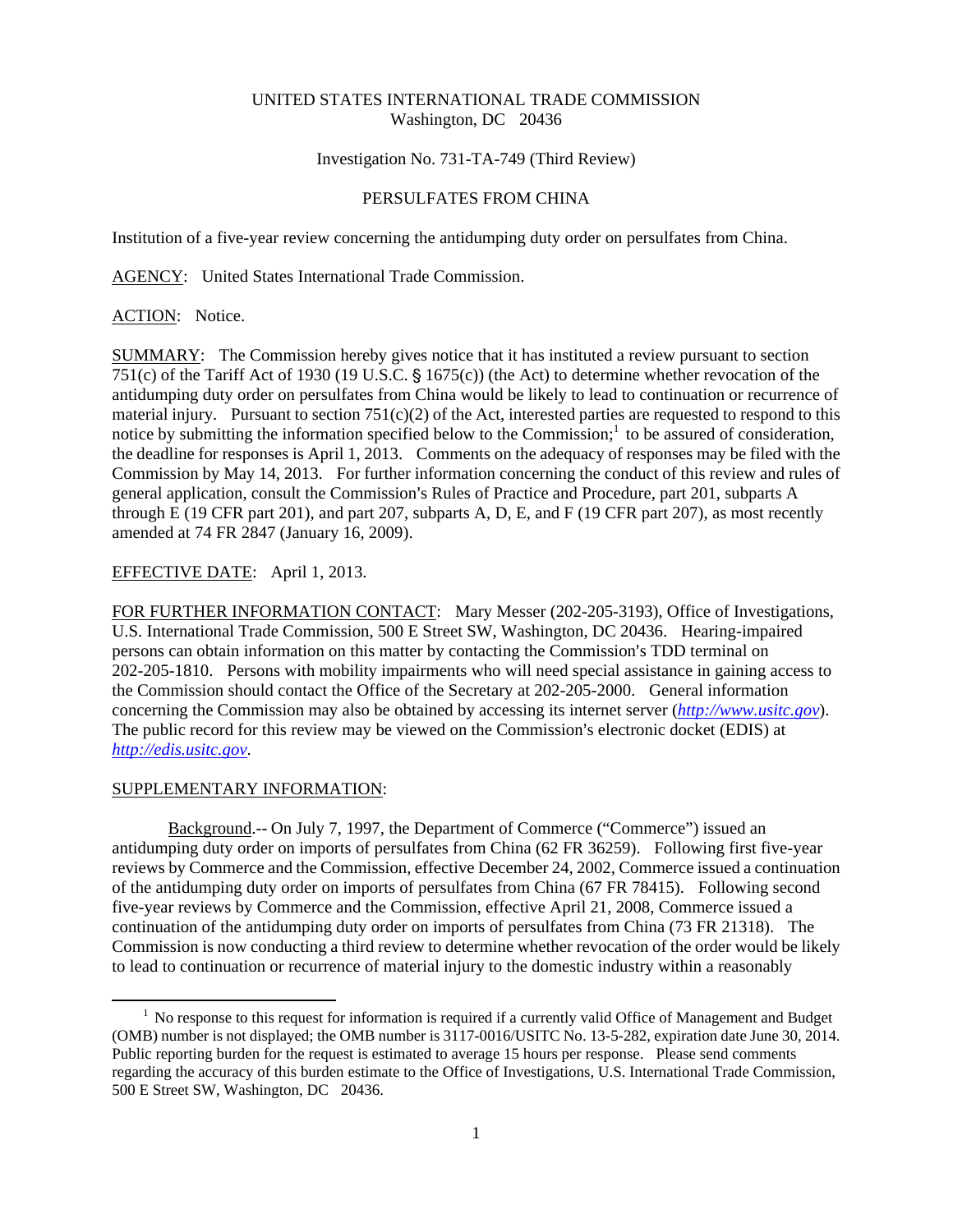foreseeable time. It will assess the adequacy of interested party responses to this notice of institution to determine whether to conduct a full review or an expedited review. The Commission's determination in any expedited review will be based on the facts available, which may include information provided in response to this notice.

Definitions.--The following definitions apply to this review:

- (1) *Subject Merchandise* is the class or kind of merchandise that is within the scope of the five-year review, as defined by the Department of Commerce.
- (2) The *Subject Country* in this review is China.
- (3) The *Domestic Like Product* is the domestically produced product or products which are like, or in the absence of like, most similar in characteristics and uses with, the *Subject Merchandise*. In its original determination and its expedited first and second five-year review determinations, the Commission found a single *Domestic Like Product* consisting of ammonium, sodium, and potassium persulfates, coextensive with the scope of the order.
- (4) The *Domestic Industry* is the U.S. producers as a whole of the *Domestic Like Product*, or those producers whose collective output of the *Domestic Like Product* constitutes a major proportion of the total domestic production of the product. In its original determination and its expedited first and second five-year review determinations, the Commission defined the *Domestic Like Product* as producers of ammonium, sodium, and potassium persulfates.
- (5) An *Importer* is any person or firm engaged, either directly or through a parent company or subsidiary, in importing the *Subject Merchandise* into the United States from a foreign manufacturer or through its selling agent.

Participation in the review and public service list.--Persons, including industrial users of the *Subject Merchandise* and, if the merchandise is sold at the retail level, representative consumer organizations, wishing to participate in the review as parties must file an entry of appearance with the Secretary to the Commission, as provided in section  $201.11(b)(4)$  of the Commission's rules, no later than 21 days after publication of this notice in the *Federal Register*. The Secretary will maintain a public service list containing the names and addresses of all persons, or their representatives, who are parties to the review.

Former Commission employees who are seeking to appear in Commission five-year reviews are advised that they may appear in a review even if they participated personally and substantially in the corresponding underlying original investigation. The Commission's designated agency ethics official has advised that a five-year review is not considered the "same particular matter" as the corresponding underlying original investigation for purposes of  $18$  U.S.C.  $\S$  207, the post employment statute for Federal employees, and Commission rule 201.15(b) (19 CFR  $\S$  201.15(b)), 73 FR 24609 (May 5, 2008). This advice was developed in consultation with the Office of Government Ethics. Consequently, former employees are not required to seek Commission approval to appear in a review under Commission rule 19 CFR  $\S 201.15$ , even if the corresponding underlying original investigation was pending when they were Commission employees. For further ethics advice on this matter, contact Carol McCue Verratti, Deputy Agency Ethics Official, at 202-205-3088.

Limited disclosure of business proprietary information (BPI) under an administrative protective order (APO) and APO service list.--Pursuant to section  $207.7(a)$  of the Commission's rules, the Secretary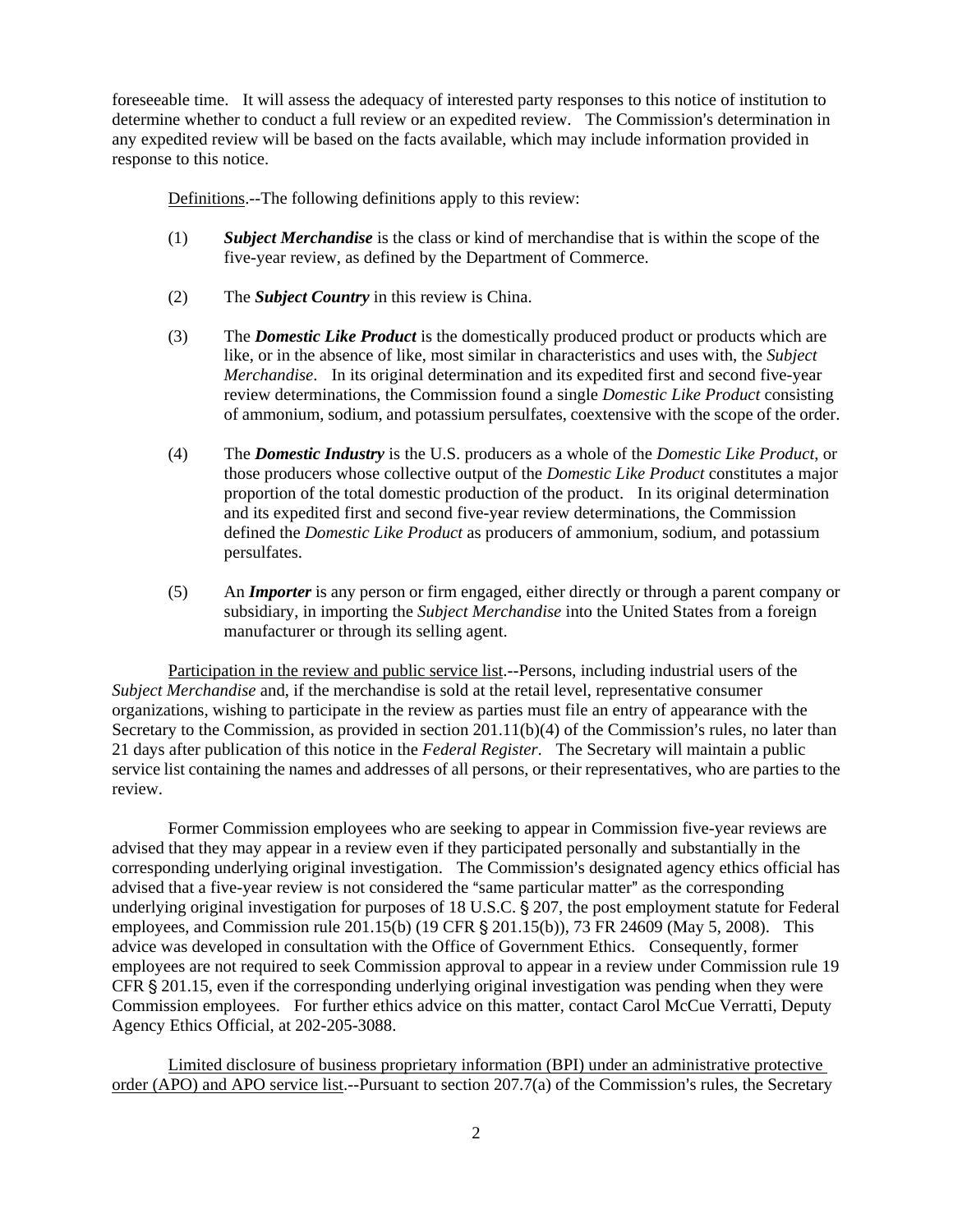will make BPI submitted in this review available to authorized applicants under the APO issued in the review, provided that the application is made no later than 21 days after publication of this notice in the *Federal Register.* Authorized applicants must represent interested parties, as defined in 19 U.S.C. § 1677(9), who are parties to the review. A separate service list will be maintained by the Secretary for those parties authorized to receive BPI under the APO.

Certification.--Pursuant to section 207.3 of the Commission's rules, any person submitting information to the Commission in connection with this review must certify that the information is accurate and complete to the best of the submitter's knowledge. In making the certification, the submitter will be deemed to consent, unless otherwise specified, for the Commission, its employees, and contract personnel to use the information provided in any other reviews or investigations of the same or comparable products which the Commission conducts under Title VII of the Act, or in internal audits and investigations relating to the programs and operations of the Commission pursuant to 5 U.S.C. Appendix 3.

Written submissions.--Pursuant to section 207.61 of the Commission's rules, each interested party response to this notice must provide the information specified below. The deadline for filing such responses is April 1, 2013. Pursuant to section  $207.62(b)$  of the Commission's rules, eligible parties (as specified in Commission rule  $207.62(b)(1)$  may also file comments concerning the adequacy of responses to the notice of institution and whether the Commission should conduct an expedited or full review. The deadline for filing such comments is May 14, 2013. All written submissions must conform with the provisions of sections 201.8 and 207.3 of the Commission's rules and any submissions that contain BPI must also conform with the requirements of sections 201.6 and 207.7 of the Commission's rules. Please be aware that the Commission's rules with respect to electronic filing have been amended. The amendments took effect on November 7, 2011. See 76 FR 61937 (Oct. 6, 2011) and the newly revised Commission's Handbook on E-Filing, available on the Commission's website at *http://edis.usitc.gov*. Also, in accordance with sections  $201.16(c)$  and  $207.3$  of the Commission's rules, each document filed by a party to the review must be served on all other parties to the review (as identified by either the public or APO service list as appropriate), and a certificate of service must accompany the document (if you are not a party to the review you do not need to serve your response).

Inability to provide requested information.--Pursuant to section  $207.61(c)$  of the Commission's rules, any interested party that cannot furnish the information requested by this notice in the requested form and manner shall notify the Commission at the earliest possible time, provide a full explanation of why it cannot provide the requested information, and indicate alternative forms in which it can provide equivalent information. If an interested party does not provide this notification (or the Commission finds the explanation provided in the notification inadequate) and fails to provide a complete response to this notice, the Commission may take an adverse inference against the party pursuant to section 776(b) of the Act in making its determination in the review.

# INFORMATION TO BE PROVIDED IN RESPONSE TO THIS NOTICE OF INSTITUTION: As used below, the term "firm" includes any related firms.

- (1) The name and address of your firm or entity (including World Wide Web address) and name, telephone number, fax number, and E-mail address of the certifying official.
- (2) A statement indicating whether your firm/entity is a U.S. producer of the *Domestic Like Product*, a U.S. union or worker group, a U.S. importer of the *Subject Merchandise*, a foreign producer or exporter of the *Subject Merchandise*, a U.S. or foreign trade or business association, or another interested party (including an explanation). If you are a union/worker group or trade/business association, identify the firms in which your workers are employed or which are members of your association.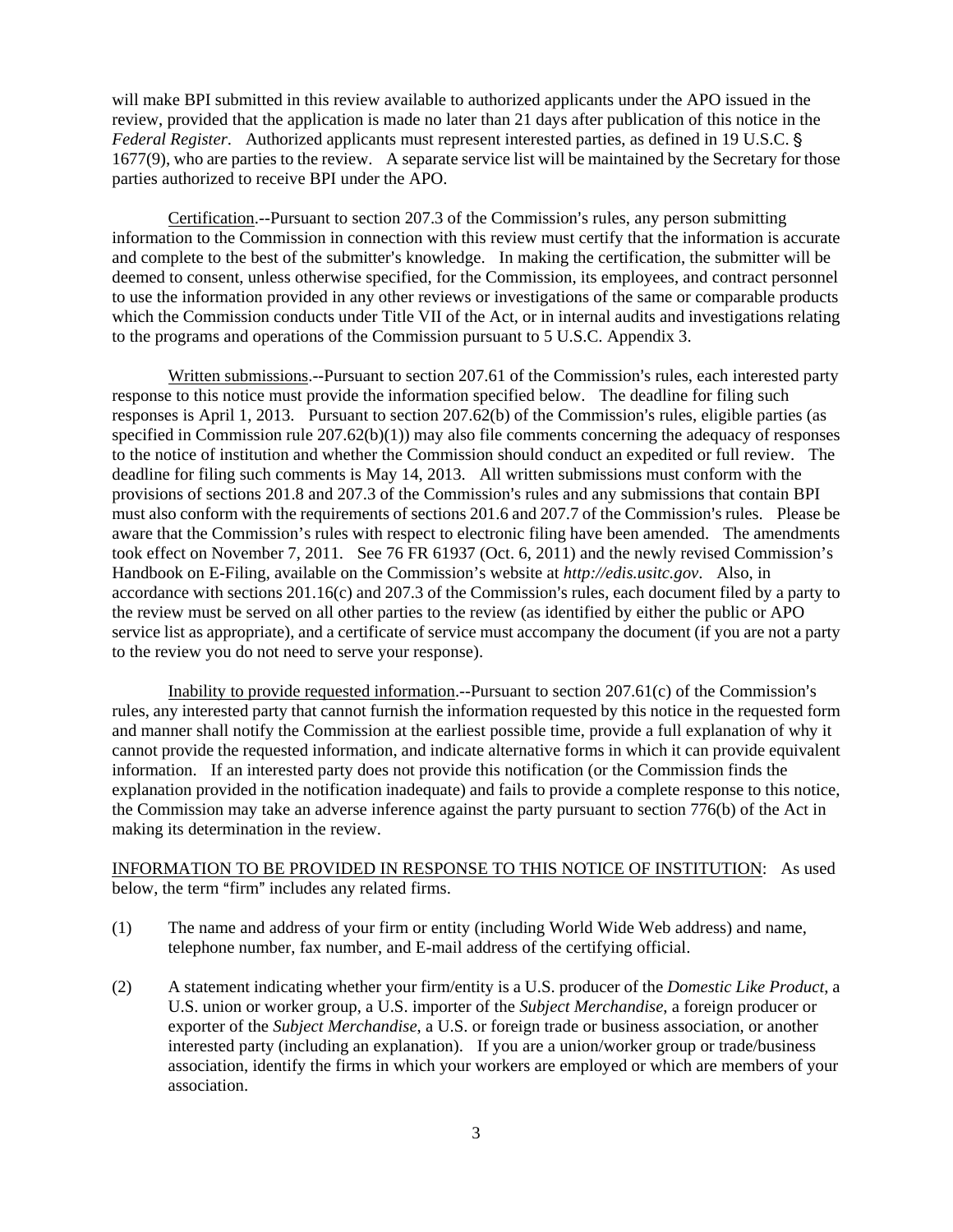- (3) A statement indicating whether your firm/entity is willing to participate in this review by providing information requested by the Commission.
- (4) A statement of the likely effects of the revocation of the antidumping duty order on the *Domestic Industry* in general and/or your firm/entity specifically. In your response, please discuss the various factors specified in section 752(a) of the Act (19 U.S.C.  $\S$  1675a(a)) including the likely volume of subject imports, likely price effects of subject imports, and likely impact of imports of *Subject Merchandise* on the *Domestic Industry*.
- (5) A list of all known and currently operating U.S. producers of the *Domestic Like Product*. Identify any known related parties and the nature of the relationship as defined in section  $771(4)(B)$  of the Act (19 U.S.C.  $$1677(4)(B)$ ).
- (6) A list of all known and currently operating U.S. importers of the *Subject Merchandise* and producers of the *Subject Merchandise* in the *Subject Country* that currently export or have exported *Subject Merchandise* to the United States or other countries after 2006.
- (7) A list of 3-5 leading purchasers in the U.S. market for the *Domestic Like Product* and the *Subject Merchandise* (including street address, World Wide Web address, and the name, telephone number, fax number, and E-mail address of a responsible official at each firm).
- (8) A list of known sources of information on national or regional prices for the *Domestic Like Product* or the *Subject Merchandise* in the U.S. or other markets.
- (9) If you are a U.S. producer of the *Domestic Like Product*, provide the following information on your firm's operations on that product during calendar year 2012, except as noted (report quantity data in pounds and value data in U.S. dollars, f.o.b. plant). If you are a union/worker group or trade/business association, provide the information, on an aggregate basis, for the firms in which your workers are employed/which are members of your association.
	- (a) Production (quantity) and, if known, an estimate of the percentage of total U.S. production of the *Domestic Like Product* accounted for by your firm's(s') production;
	- (b) Capacity (quantity) of your firm to produce the *Domestic Like Product* (i.e., the level of production that your establishment(s) could reasonably have expected to attain during the year, assuming normal operating conditions (using equipment and machinery in place and ready to operate), normal operating levels (hours per week/weeks per year), time for downtime, maintenance, repair, and cleanup, and a typical or representative product mix);
	- (c) the quantity and value of U.S. commercial shipments of the *Domestic Like Product* produced in your U.S. plant(s);
	- (d) the quantity and value of U.S. internal consumption/company transfers of the *Domestic Like Product* produced in your U.S. plant(s); and
	- (e) the value of (i) net sales, (ii) cost of goods sold (COGS), (iii) gross profit, (iv) selling, general and administrative (SG&A) expenses, and (v) operating income of the *Domestic Like Product* produced in your U.S. plant(s) (include both U.S. and export commercial sales, internal consumption, and company transfers) for your most recently completed fiscal year (identify the date on which your fiscal year ends).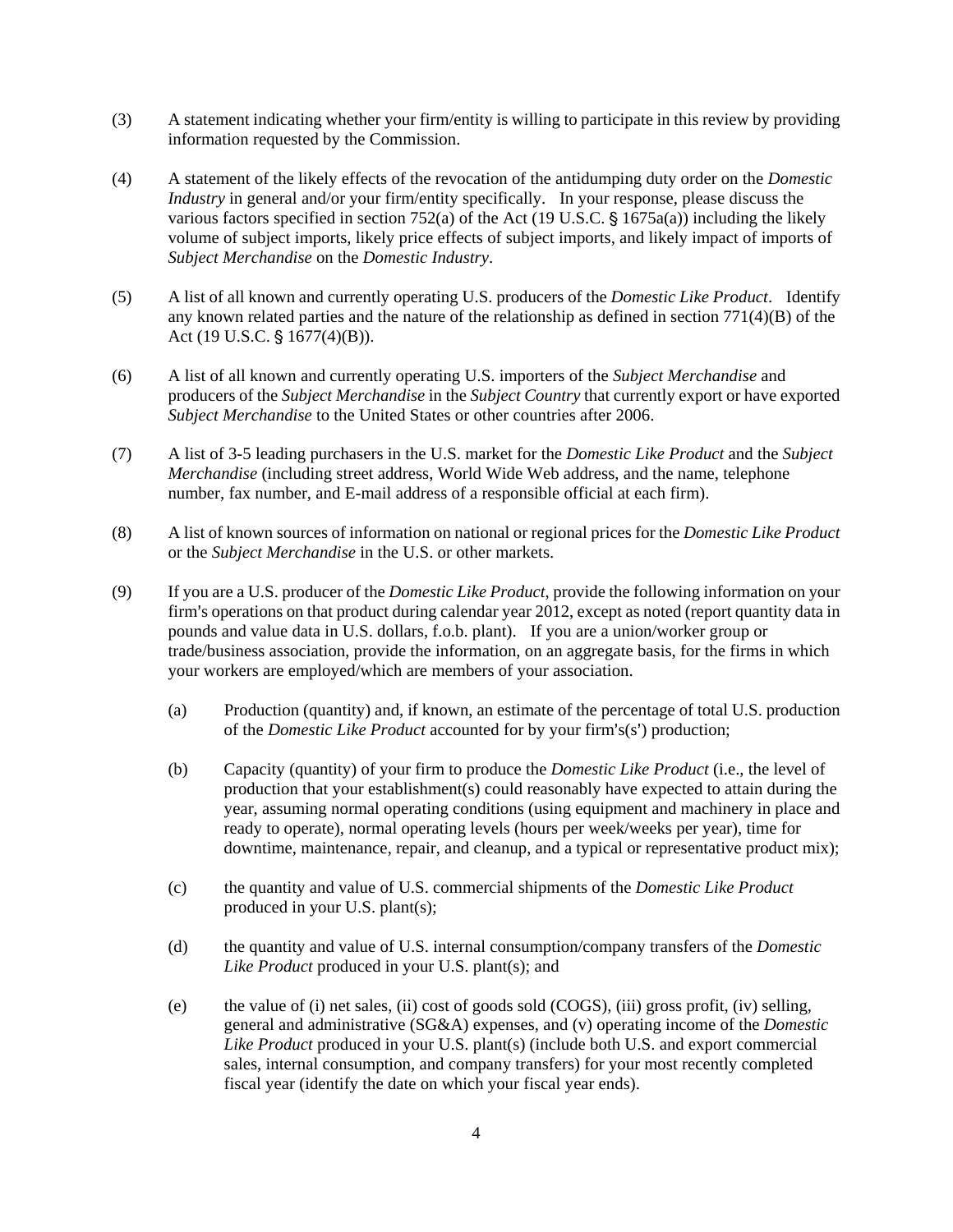- (10) If you are a U.S. importer or a trade/business association of U.S. importers of the *Subject Merchandise* from the *Subject Country*, provide the following information on your firm's(s') operations on that product during calendar year 2012 (report quantity data in pounds and value data in U.S. dollars). If you are a trade/business association, provide the information, on an aggregate basis, for the firms which are members of your association.
	- (a) The quantity and value (landed, duty-paid but not including antidumping duties) of U.S. imports and, if known, an estimate of the percentage of total U.S. imports of *Subject Merchandise* from the *Subject Country* accounted for by your firm's(s') imports;
	- (b) the quantity and value (f.o.b. U.S. port, including antidumping duties) of U.S. commercial shipments of *Subject Merchandise* imported from the *Subject Country*; and
	- (c) the quantity and value (f.o.b. U.S. port, including antidumping duties) of U.S. internal consumption/company transfers of *Subject Merchandise* imported from the *Subject Country*.
- (11) If you are a producer, an exporter, or a trade/business association of producers or exporters of the *Subject Merchandise* in the *Subject Country*, provide the following information on your firm's(s') operations on that product during calendar year 2012 (report quantity data in pounds and value data in U.S. dollars, landed and duty-paid at the U.S. port but not including antidumping duties). If you are a trade/business association, provide the information, on an aggregate basis, for the firms which are members of your association.
	- (a) Production (quantity) and, if known, an estimate of the percentage of total production of *Subject Merchandise* in the *Subject Country* accounted for by your firm's(s<sup>2</sup>) production;
	- (b) Capacity (quantity) of your firm(s) to produce the *Subject Merchandise* in the *Subject Country* (i.e., the level of production that your establishment(s) could reasonably have expected to attain during the year, assuming normal operating conditions (using equipment and machinery in place and ready to operate), normal operating levels (hours per week/weeks per year), time for downtime, maintenance, repair, and cleanup, and a typical or representative product mix); and
	- $(c)$  the quantity and value of your firm's $(s')$  exports to the United States of *Subject Merchandise* and, if known, an estimate of the percentage of total exports to the United States of *Subject Merchandise* from the *Subject Country* accounted for by your firm's(s') exports.
- (12) Identify significant changes, if any, in the supply and demand conditions or business cycle for the *Domestic Like Product* that have occurred in the United States or in the market for the *Subject Merchandise* in the *Subject Country* after 2006, and significant changes, if any, that are likely to occur within a reasonably foreseeable time. Supply conditions to consider include technology; production methods; development efforts; ability to increase production (including the shift of production facilities used for other products and the use, cost, or availability of major inputs into production); and factors related to the ability to shift supply among different national markets (including barriers to importation in foreign markets or changes in market demand abroad). Demand conditions to consider include end uses and applications; the existence and availability of substitute products; and the level of competition among the *Domestic Like Product* produced in the